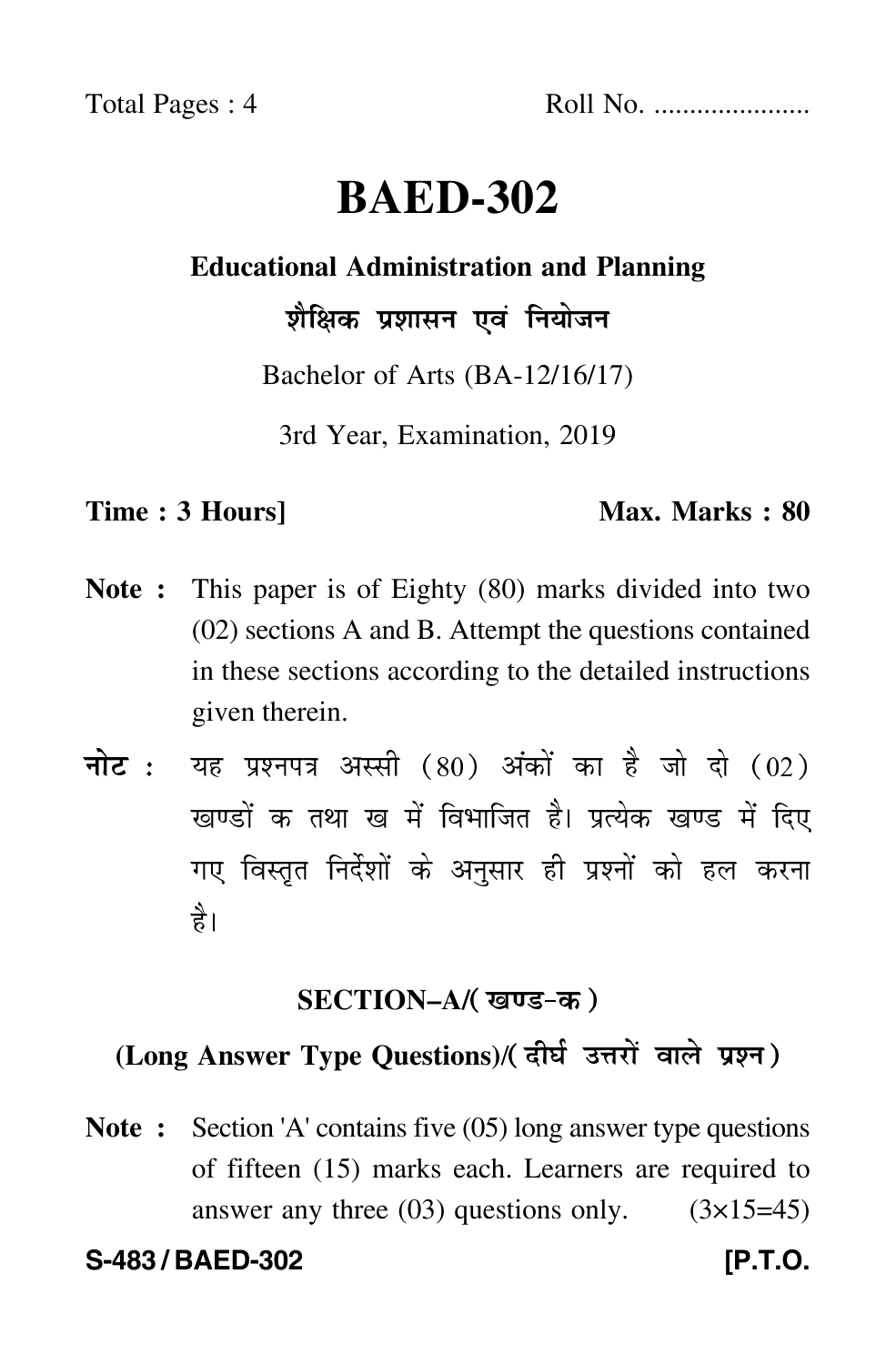- नोट: खण्ड 'क' में पाँच (05) दीर्घ उत्तरों वाले प्रश्न दिये गये हैं. प्रत्येक प्रश्न के लिए पन्द्रह (15) अंक निर्धारित हैं। शिक्षार्थियों को इनमें से केवल तीन (03) प्रश्नों के उत्तर देने हैं।
- Explain the meaning and objectives of educational planning. 1. Describe the advantages and disadvantages of long-term educational-planning.

शैक्षिक नियोजन का अर्थ व उद्देश्य स्पष्ट कीजिए। दीर्घकालीन शैक्षिक नियोजन के लाभ एवं हानियों का वर्णन कीजिए।

Describe the administrative structure of primary and  $2.$ elementary education in India.

भारत में प्राथमिक और प्रारंभिक शिक्षा की प्रशासनिक संरचना का वर्णन कीजिए।

3. Discuss the meaning of educational supervision and its types and their role

शैक्षिक पर्यवेक्षण के अर्थ एवं प्रकार तथा उनकी भमिका की चर्चा कीजिए।

 $\mathbf{4}$ . Explain the concept and need of leadership with reference to educational planning and administration. Mention the challenges in this respect.

शैक्षिक नियोजन एवं प्रशासन के सन्दर्भ में नेतृत्व की अवधारणा एवं आवश्यकता की चर्चा कीजिए। इस सम्बन्ध में चनौतियों का उल्लेख कीजिए।

#### S-483/BAED-302  $[2]$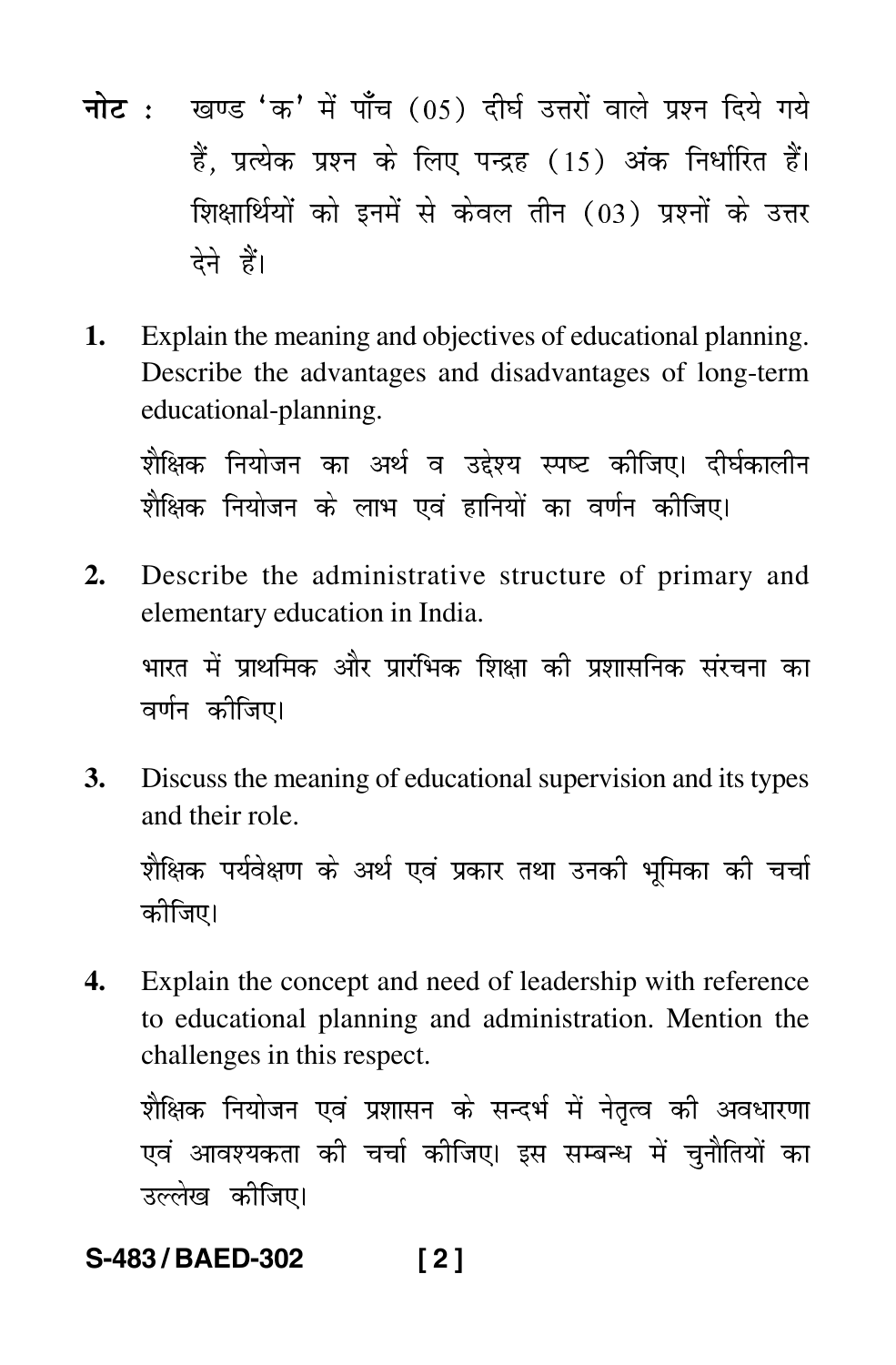**5.** How does the educational supervision differ from the educational inspection ? What are the challenges experienced presently in the educational supervision ?

शैक्षिक पर्यवेक्षण, शैक्षिक निरीक्षण से किस तरह भिन्न है? वर्तमान में शैक्षिक पर्यवेक्षण में कौन सी चुनौतियाँ अनुभूत होती हैं? ֦֚֚֚֬֝֝֬֝֬֝

#### SECTION–B/( खण्ड-ख )

#### (Short Answer Type Questions)/(लघु उत्तरों वाले प्रश्न)

**Note :** Section 'B' contains eight (08) short answer type questions of seven (07) marks each. Learners are required to answer any five (05) questions only.

 $(5 \times 7 = 35)$ 

- <mark>नोट</mark> : खण्ड 'ख' में आठ (08) लघु उत्तरों वाले प्रश्न दिये गये हैं, प्रत्येक प्रश्न के लिए सात (07) अंक निर्धारित हैं। शिक्षार्थियों को इनमें से केवल पाँच (05) प्रश्नों के उत्तर देने हैं।
- **1.** Explain the meaning and objectives of Educational Administration.

शैक्षिक प्रशासन का अर्थ एवं उद्देश्यों को स्पष्ट कीजिए। -֧֖֚֚֚֡֝֬<br>֚

**2.** Describe the administrative structure of secondary education at state level.

राज्य–स्तर पर माध्यमिक शिक्षा के प्रशासनिक–संरचना का वर्णन --कोजिए।

**S-483 / BAED-302 [ 3 ] [P.T.O.**